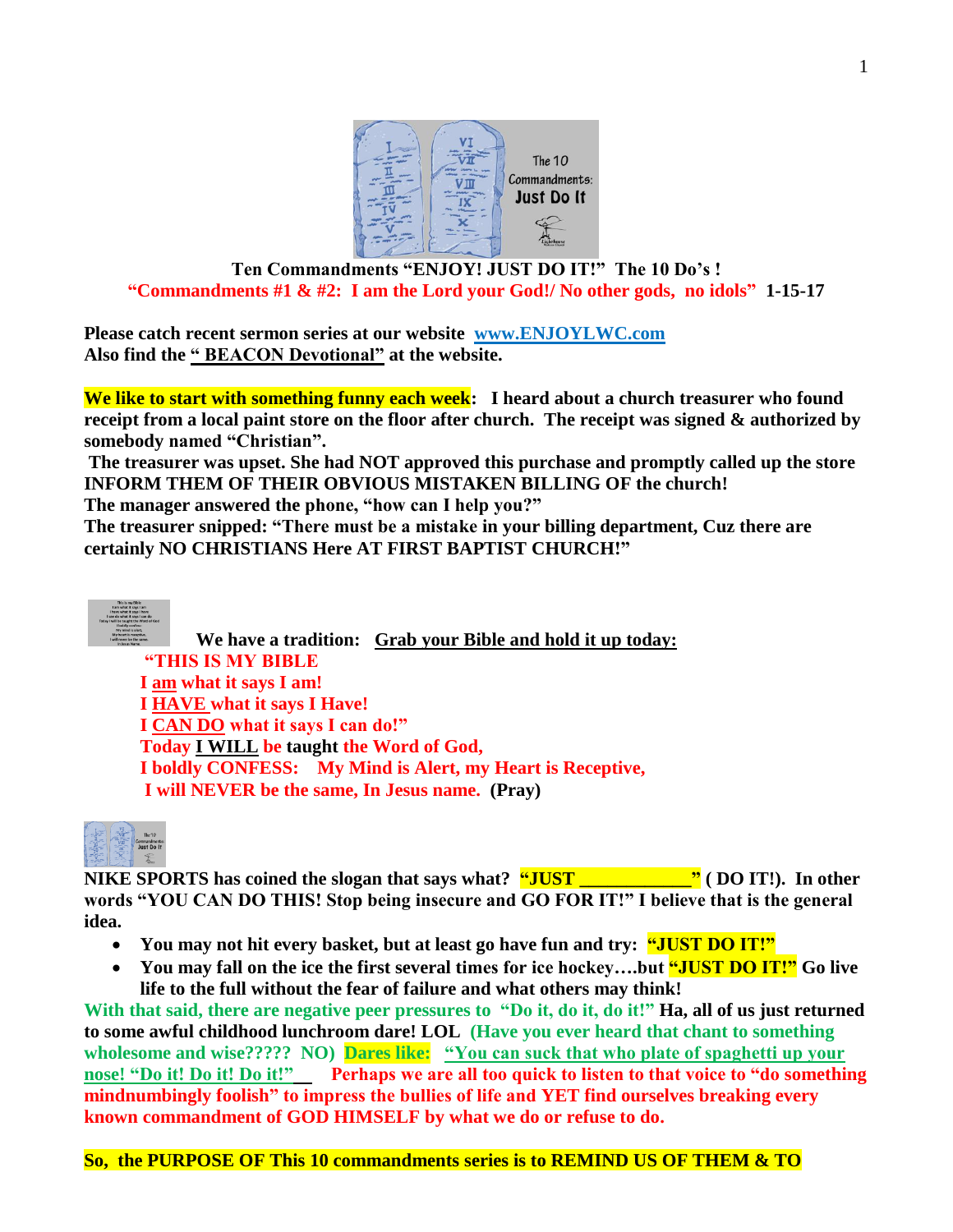**TAKE GOD AT HIS WORD :IF HE SAID IT, THEN WE SHOULD "JUST DO IT!" Why do it? Because "If you love me, obey what I command." God says and Christ say again and again! CHOOSE TO ENJOY the fullness of God through obedience!** 

**But PR; How do I enjoy something with so many RULES and restrictions!?** 

- o **Here's the deal: Did you everplay a pickup game of kickball where the rules seemed to change to favor the guy with the biggest MOUTH on the field? The one who lacks ALL ABILITY TO BE REASONABLE!?** 
	- o **Was that lack of "rules" a GREAT TIME! Not really…..**
	- o **Is the United states enjoying lawlessness in major cities? No. Lord help us on Jan. 20th at inauguration.**
- o **Or those Stop lights/ stop signs & SPEED LIMITS you OBEYED RELIGIOUSLY to get here: Did that bring you LIFE? Absolutely! Or at least it didn't "take life!" Because it's the failure to obey traffic laws seldom works out for the best! Amen?**

**PRECISESLY why God gave us a few more than 10 rules that are here to help us ALL ENJOY LIFE!!** 

**Coming to give us some cool facts and get us going on the 10 "DO'S" and not the "10 Shalt Nots" is Pastor Cheryl:** 

## **PC:**

What exactly are The 10 Commandments"? They are a special set of laws that God spoke to the people of Israel as they were gathered at the base of Mt Sinai (Exodus 20:1-21) . I want to point out…before the words were written down, they were spoken..by God to all the people. Aseret hadevarim – The Ten Words/thoughts

After speaking to the people….Exodus 24:12 - The LORD said to Moses, "Come up to me on the mountain and stay here, and I will give you the tablets of stone with the law and commandments I have written for their instruction."

Moses went up on the mountain and spoke with God.



Exodus 31:18 - <sup>18</sup> When the Lord finished speaking to Moses on Mount Sinai, he gave him the two tablets of the covenant law, the tablets of stone inscribed by the finger of God.



Exodus 32:15-16 gives us a fuller description of the stone tablets. <sup>15</sup> Moses turned and went down the mountain with the two tablets of the covenant law in his hands. They were inscribed on both sides, front and back. <sup>16</sup> The tablets were the work of God; the writing was the writing of God, engraved on the tablets.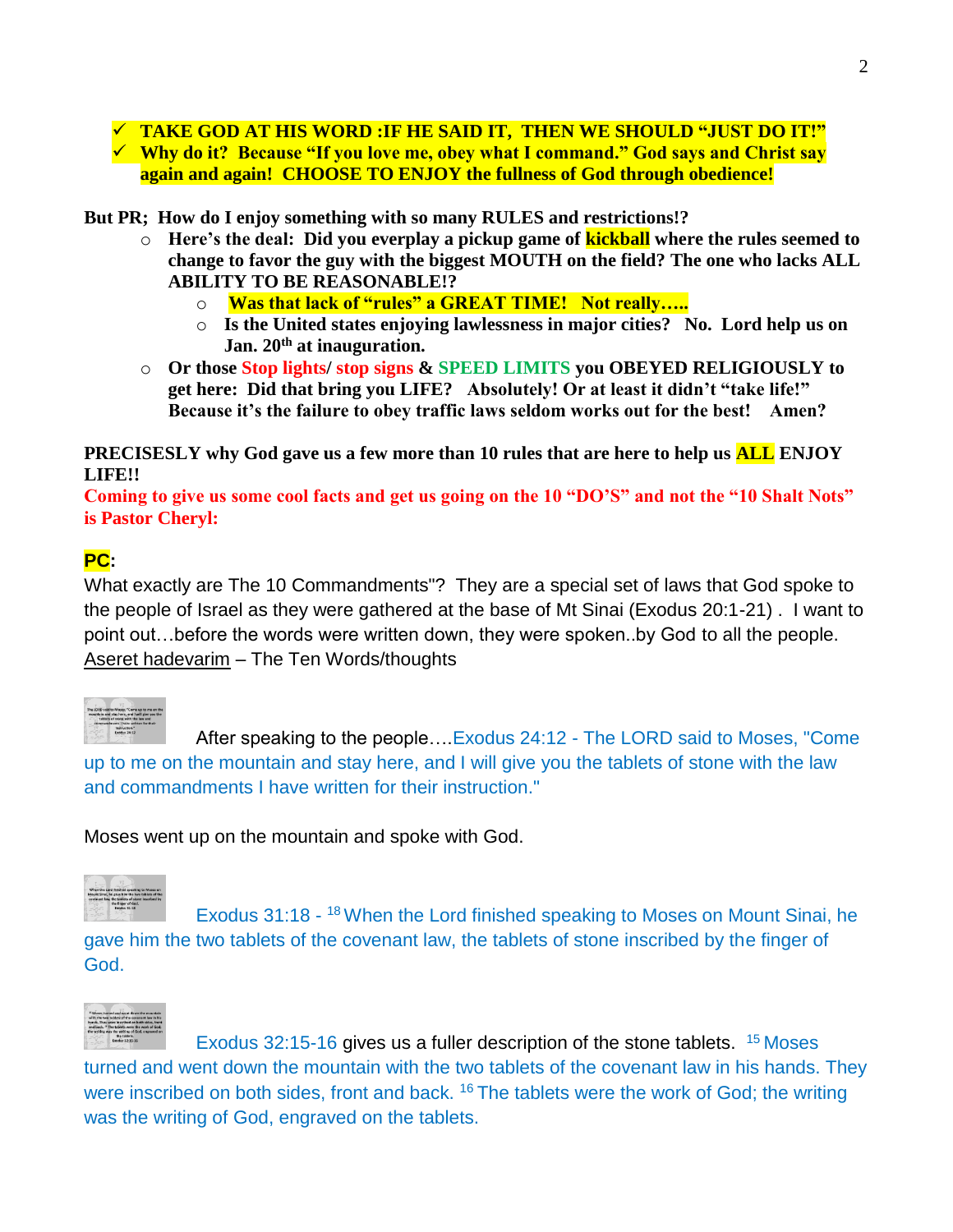According to the earliest Jewish interpretations of the  $1<sup>st</sup> 5$  books of the Old Testament…(Which is the Jewish Torah) the tablets were made of blue sapphire as a symbol of the heavens and God's throne.

# So did God give us only 10 rules to live by??

Actually, there are 613 laws that God gave to the people of Israel....not 10. But the "10 Commandments" are CATEGORIES that all of the other laws fit in.

The good news today is that I'm only going to mention the first 524…haha When we look at the "10 Commandments" as a set of rules…do's and don'ts …many get discouraged…

This is 2017…"we don't like rules" "They are stifling" "We just need to do what we "*feel*" is right" That's Moral Relevance – everyone swants to do what they please…."If it's right to you then do it…" (That philosophy can land you into a whole lot of trouble, and a whole lot of pain)

This week….our kitty Thor had something happen with his eye…it was red and swollen and cloudy, running….we didn't know if he scratched it somehow or had something serious going on. We took him to the vet and he has a form of Pink Eye….really? Cats get Pink Eye!?! How do you treat Pink Eye? Drops….let that sink in. Yes, Drops..The vet said "He's going to need 2 drops in his eye, 3 times a day for 10 days". Then she proceeded to give instructions on how to do that. Get someone to help you, tip his head back, play with the back of his neck, open his eye and drop in the drops…so simple. And the first time we did it…it wasn't too bad…but there were 3 of us to holding him down. Then yesterday morning happened. I was alone, Thor was with me, I thought, I think I can just do this myself, I know she said to have someone help but I don't FEEL LIKE waiting for someone to come. I'll just do it my way. Did I mention that his full name is THOR WILDCAT PARKER??

When our boys were little we lived with Uncle Randy & Aunt Rhonda for a while when we planted Lighthouse church. We lived by a horse farm and one of the boys had been struggling with the rules...and boundaries. So I asked the boys "Do you think it's mean to have those horses in a fence, in a boundary?" "Well yes" They replied. I went on to ask "what if they had no boundaries and the potato truck came by and hit the horse and killed it?" …….. "Hmmmmm Fences are good Mommy!"

So God gives us directives and commands, because He loves us and wants to protect us, not stifle us. He wants us to live in Freedom, not tied down to the pain that comes with living in disobedience, or doing whatever our feelings are telling us to do at any given time.

But the 10 Commandments are more than laws.

The 10 Commandments give us insight into the character of God.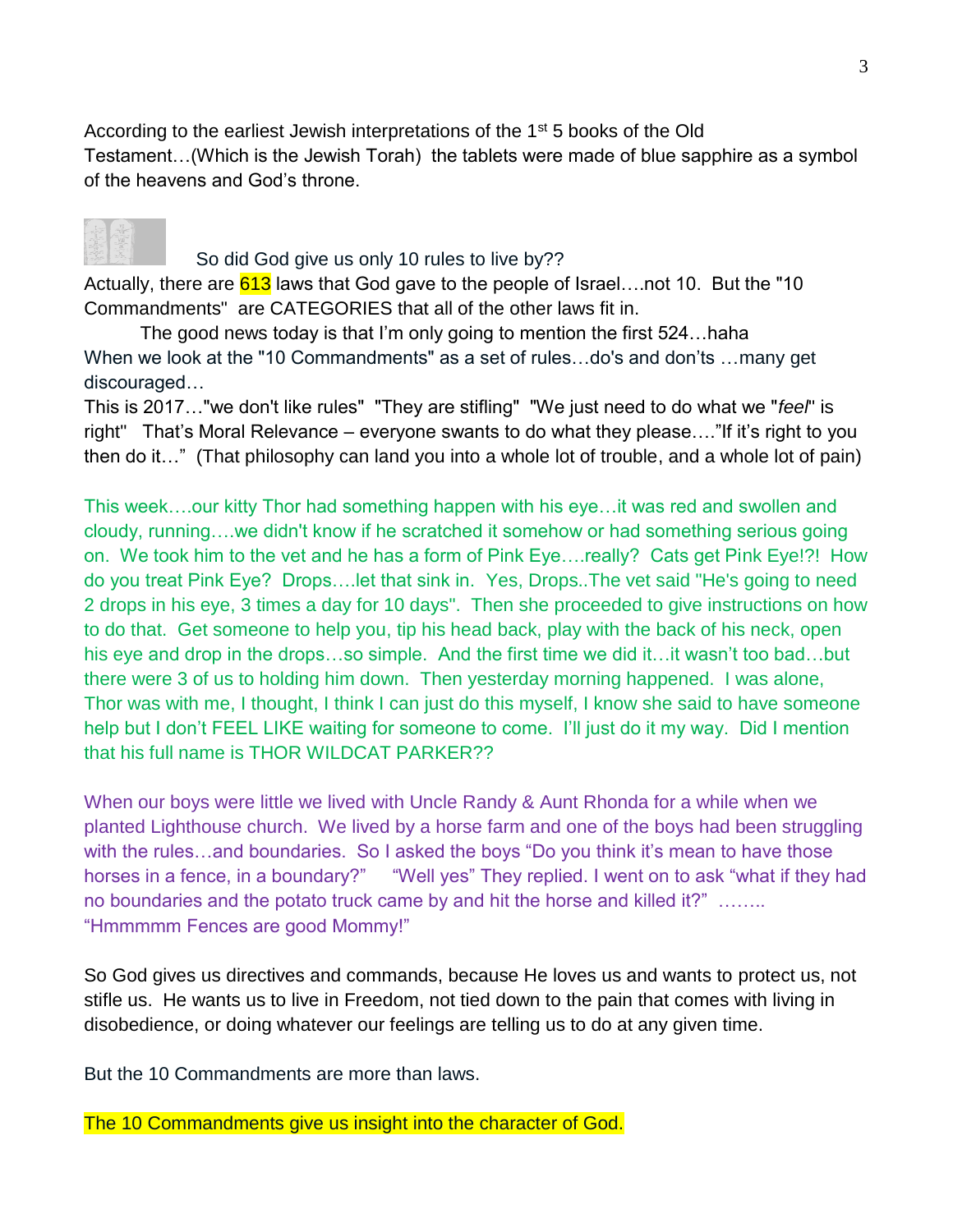Each one shows us a little bit about how God works, what He thinks, who He is. So instead of feeling overwhelmed and frustrated with them, we can then appreciate and want to understand more.

There's one more thing I want to quickly point out before we get into the commandments themselves….

The first 4 commandments deal with our relationship to God.

What does Jesus say the 1st and greatest commandment is? "'Love the Lord your God with all your heart and with all your soul and with all your mind. Matthew 22:37

The last 6 commandments deal with our relationship to people…..who are made in God's image.

And what did Jesus say the 2nd greatest commandment is? 'Love your neighbor as yourself Matthew 22:39

### **Key word…..LOVE**

The apostle Paul explained in Romans that "… love is the fulfillment of the law." Romans 13:10

Love is the central idea of the 10 Commandments. The 1<sup>st</sup> commandment begins with the words **"I am..."** and 10<sup>th</sup> Commandment ends with the words **"...for your neighbor"** When you join them together it says **"I am your neighbor"** implying that God is in every person you come into contact with.

"Whatever you have done for the least of these you've done unto me." Jesus said… Matthew 25:40

## **So let's get to the 1st Commandment:**



Exodus 20:1-2

And God spoke all these words: "I am the LORD your God, who brought you out of Egypt, out of the land of slavery.

Remember when we're studying these in the original Hebrew language. And according to Jewish tradition.

#### **Commandment #1: I AM THE LORD YOUR GOD**

The first commandment is the most important of them all…because it provide the authority for all the others. "I am the LORD your God"

There is only 1 God, who is Judge and Master of the universe.

We must recognize that God is entirely unique, without rival and has ultimate power

Notice that God pointed out to them that He "delivered them out of Egypt, out of bondage" The original language implies that He brought them out of bondage **FOR A PURPOSE**.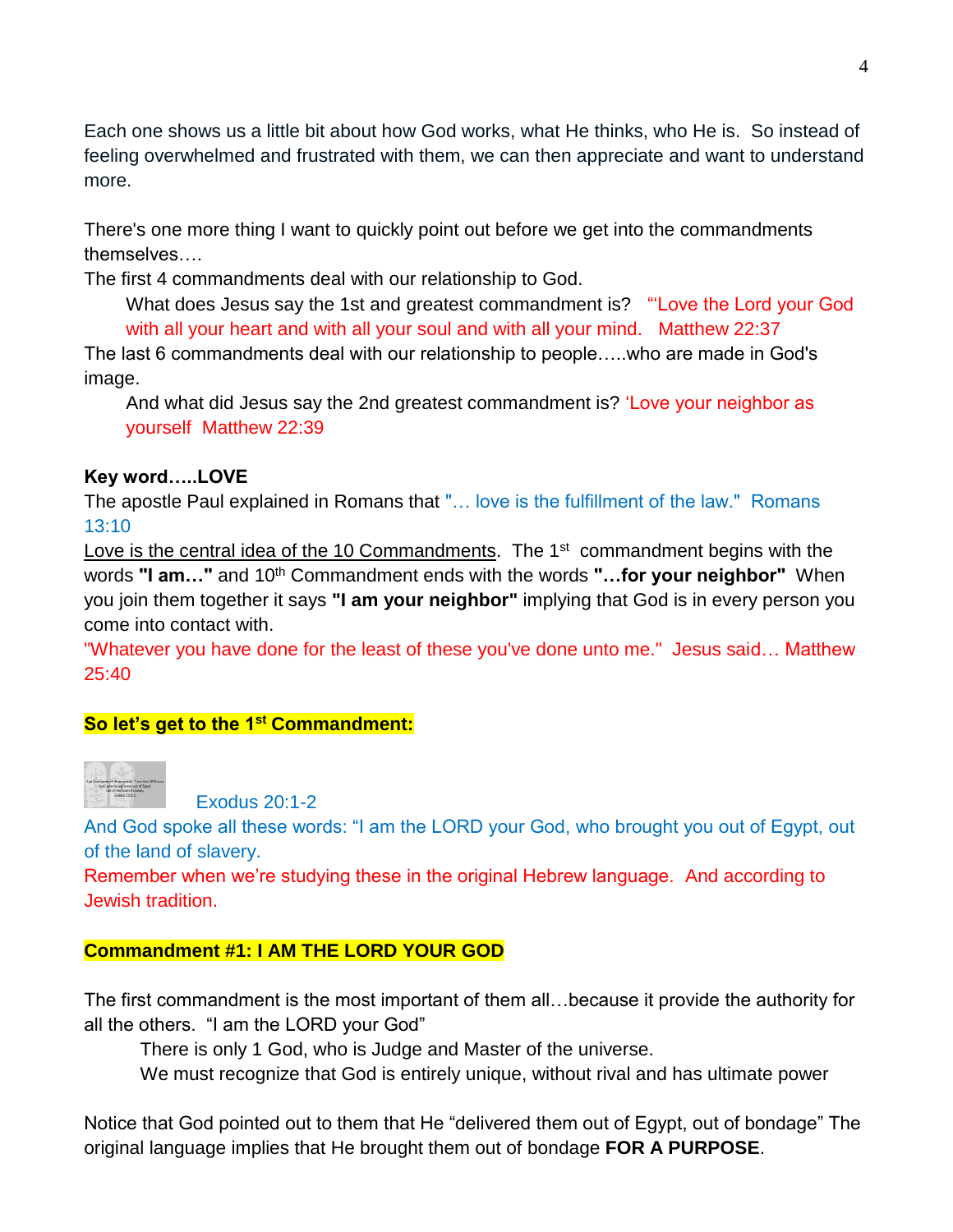Throughout the Bible the message is **REDEMPTION**. From beginning to end….**GOD LOVING US SO MUCH THAT HE MADE A PLAN TO SAVE US.** To rescue us out of the bondage of pain and suffering that we have all experienced in one way or another throughout our lives. And He did **it FOR A PURPOSE**.

By reminding the Israelites that He delivered them out of the the bondage they were in, God is saying to all of us….**TO YOU**…. I am faithful, and you can trust Me.

# **Incidentally when God used the word "YOU" throughout the commandments. it was in the SINGULAR form…so everyone who heard it knows God is talking directly to them….not to the group…but to YOU….**

# How is it worded for you?

**"I am the LORD your God who rescued you from the bondage of**

- Alcoholism
- Depression
- **•** Sickness
- Negativity
- Hell eternal separation from God
- You fill in the blank……what has God rescued you from? Do you remember who He is? **That's the 1st commandment**

You might be saying…but He hasn't rescued my from bondage yet….. then let Him RESCUE YOU from the bondage of that! It doesn't mean He will remove that thing from your life, but He might…It does mean He will rescue you from the **CONTROL** that thing has over you…..if you let Him.

I am the LORD your God….Remember Who God is….JUST DO IT…. If you have never known who God is… then find out. Ask us….or someone you trust spiritually.

When we are in bondage, we can't enjoy anything, because whatever that is that is keeping us in bondage controls us….

Let God deliver you….so you can ENJOY WHO GOD IS

If God has already delivered you….then choose to ENJOY WHO GOD IS….JUST DO IT…

## **PR:**

**PC just did the Jewish command #1: from original language: God spoke all these words: <sup>2</sup> "I am the LORD your God, who brought you out of Egypt, out of the land of slavery." So respond by Letting HIM bring you out of the bondage you are in today!** 

**"Commandment #2 "ENJOY and Worhship the Creator, not the created!" JUST DO IT!**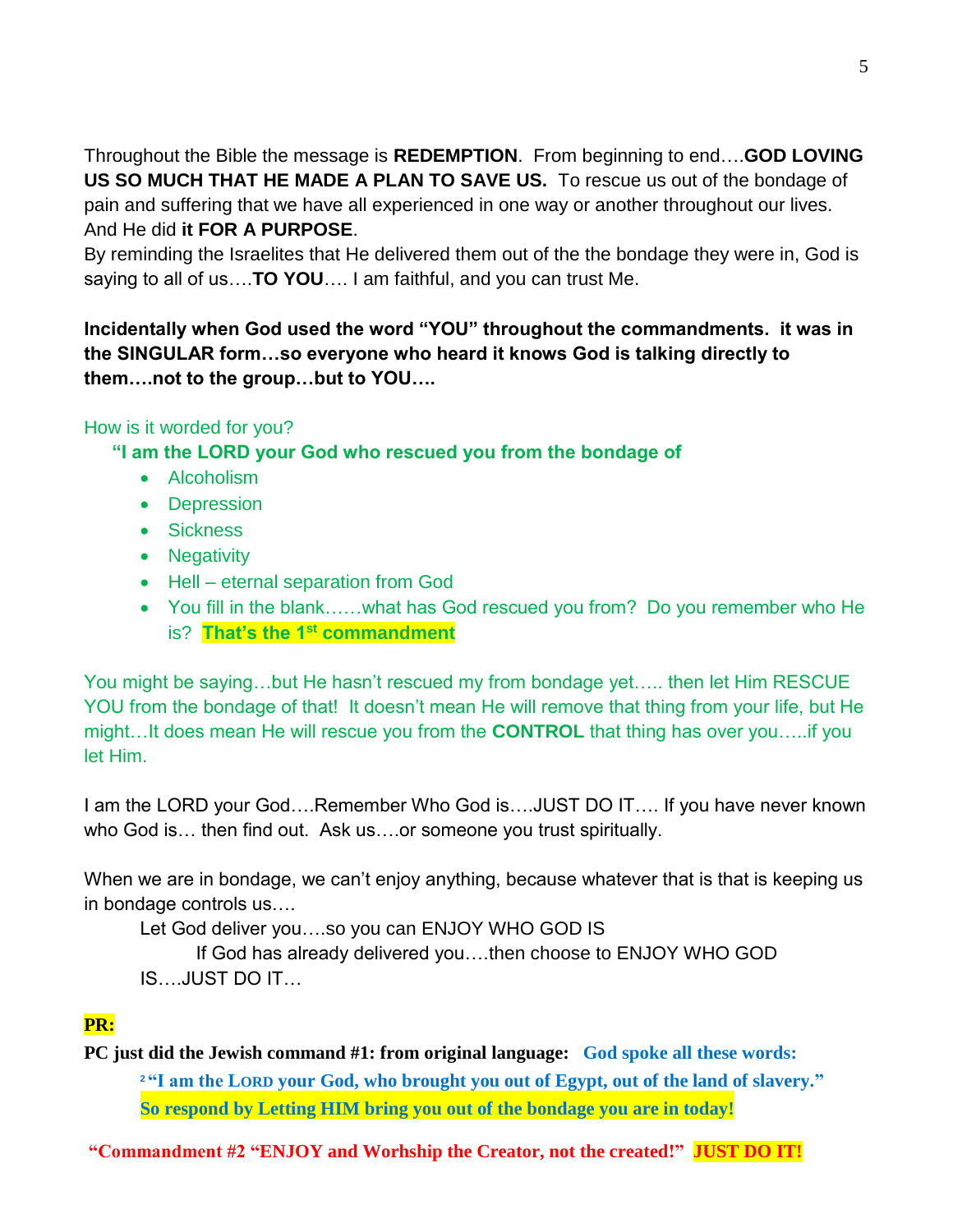

**Exodus 20: <sup>3</sup> "You shall have no other gods before[\[a\]](https://www.biblegateway.com/passage/?search=exodus+20%3A2-5&version=NIV#fen-NIV-2055a) me.** 

**<sup>4</sup> "You shall not make for yourself an image (idol) in the form of anything in heaven above or on the earth beneath or in the waters below. 5**

**Why not make figurines of nature and worship it??? I sure love the beauty of DEER! I have a stack of magazines about deer. So many pics of DEER! Now can I have images of deer, "On the earth" ??? If so am I sinning? Is this breaking commandment #2? (show my deer hunting figurine- )** 

- **If I worshipped deer hunting like my brother Randy, then Yes! That's probably sinning! (ha……. Just kidding. Ask Rhonda for the finer points of knowing idol worship of hunting vs. appreciation for) lol**
- **But to be a fan of Deer, or you collect bears because they are special to you, or perhaps you love cats……….. Or perhaps you LOVE A SUNSET! Here is difference: Do you praise that item at that moment or are you looking to give HONOR WHERE HE IS DUE? Honor sounds like this: "Hey God! Thank you for your Creation, I love the whole of it! YOU ARE FOREVER PRAISED! Amen."**

### **Idolatry =**

**"The worship or divine honor paid to any created object." It's Anything that takes the place of GOD in your life that causes it to become idolatry.** 

**Different Forms of idolatry are,**

 **Fetishism, or the worship of trees, rivers, hills, stones, etc. / Ancestor worship (praying to departed family members or looking to them as angels – truth be told they don't have that power. Stop that please, because it is becoming an idol between you and God. Yes my dad is departed, but he is not my god. He is not a "way to god" nor is my dad a means to God's blessings. When I want to talk to Dad, I go thru GOD to converse. "Hey God, please tell dad I love him! " "There is only one mediator between God and man- Christ Jesus our Lord." 1 Tim. 2:5 (we could be hours on much of this but we need to press on)** 

 **Nature worship, the worship of the sun, moon, and stars, as the supposed powers of nature.**

- **Another current idol: Astrology- worship of the stars/ getting life directives from some Originated in Iraq, Ancient Babylon. It was a way to look to the stars for answers to life, the created, instead of looking to the Creator of the stars – God. What must it be like for God, who would love to help, but not when we arrogantly look to anything else before we seek "the hand of GOD!" 1 Samuel 15:23**
- **For rebellion is like the sin of divination, and arrogance like the evil of idolatry.**

**There are 52 documented gods and goddesses/ idols of Egypt that the Israelites had just been miraculously saved from before these commands are blessed unto them. SO! WOW………** 

**Imagine how BLESSED WE ARE TO HAVE JUST ONE FOR ALL THINGS!! WOO HOO!**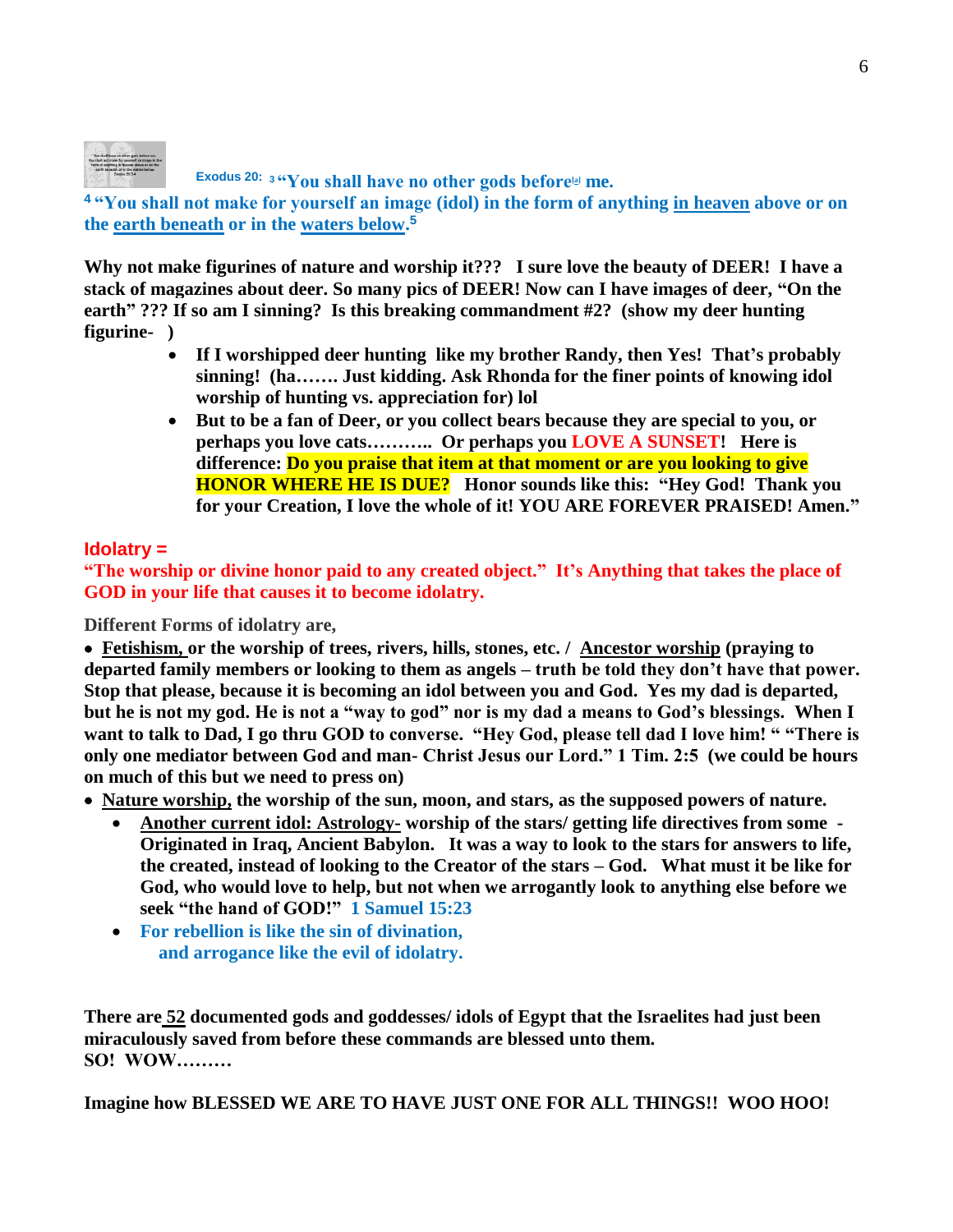**"Ok, wait, I feel unsafe right now - HEY BILLY, what was that goddess of protection's name again?? And do you have that wooden statue……… I can't find her! Rats! OH! It's Wadjet! Sister of Nekhbet! Sweet!"**

| Wadjet<br>Goddess of protection | Sister of Nekhbet |
|---------------------------------|-------------------|
|---------------------------------|-------------------|

#### **Our cat got pink eye this week! So hey…. I think there is a kitty goddess…..what luck!**

| Bast                                                                         | Cat<br>Bastet   goddess | Known to protect pregnant women and children. She is also involved in<br>celebrations. The protector of Ra, his third eye. |  |
|------------------------------------------------------------------------------|-------------------------|----------------------------------------------------------------------------------------------------------------------------|--|
| What!? That goddess was for pregnant women! But wait! We just wanted our cat |                         |                                                                                                                            |  |

**to get fixed! Ha. We will just leave that right there.** 

### **IN GOD's MERCY HE GIVES US THE SIMPLE PLAN FOR LIFE! TO ENJOY LIFE!**

**Exodus 20: <sup>3</sup> "You shall have no other gods before[\[a\]](https://www.biblegateway.com/passage/?search=exodus+20%3A2-5&version=NIV#fen-NIV-2055a) me. \*(Why!? Because they will STEAL from YOU and from GOD ALMIGHTY! Simplify and serve Him alone. It's such a blessing!) <sup>4</sup> "You shall not make for yourself an image (idol) in the form of anything in heaven above or on the earth beneath or in the waters below. 5** 

**JUST DO IT! This is because I LOVE YOU and want to help you simplify! Those idols are DEAD! They cannot add to your life! They can only steal and trade the POWER OF GOD for a lie. Stop wasting time and energy- and HONOR GOD>** 

**You shall not bow down to them or worship them; for I, the LORD your God, am a jealous God, punishing the children for the sin of the parents to the third and fourth generation of those who hate me, <sup>6</sup> but showing love to a thousand generations of those who love me and keep my commandments.**

**Notice that God will "punishing to 3rd and 4th generation" (Why? That is actually HIS MERCY! He is allowing time for the sinful to repent and have time to turn to HIM as He 'relents' ) And yet to those who choose to hate Him still and choose the world, then it is a hardened state that you have no guarantees to come out of after the moment to make that choice today.** 

**GREATEST THING EVER HERE Is The BLESSING you can choose today: If God punishes 4 times the generation of those who reject Him, how great is the fact that He blesses those who love Him 500x more!!** 

**Let's all pray this out loud together repeat after me "***Lord Jesus* **(repeat***), forgive me of my sins*  **(repeat)***, come into my heart* **(repeat),** *I make you my Lord and Savior* **(repeat)." Romans 10:9 "If you declare with your mouth, "Jesus is Lord," and believe in your heart that God raised Him from the dead, you will be saved. For it is with your heart that you believe and justified, and it is with your mouth that you profess your faith and are saved."**